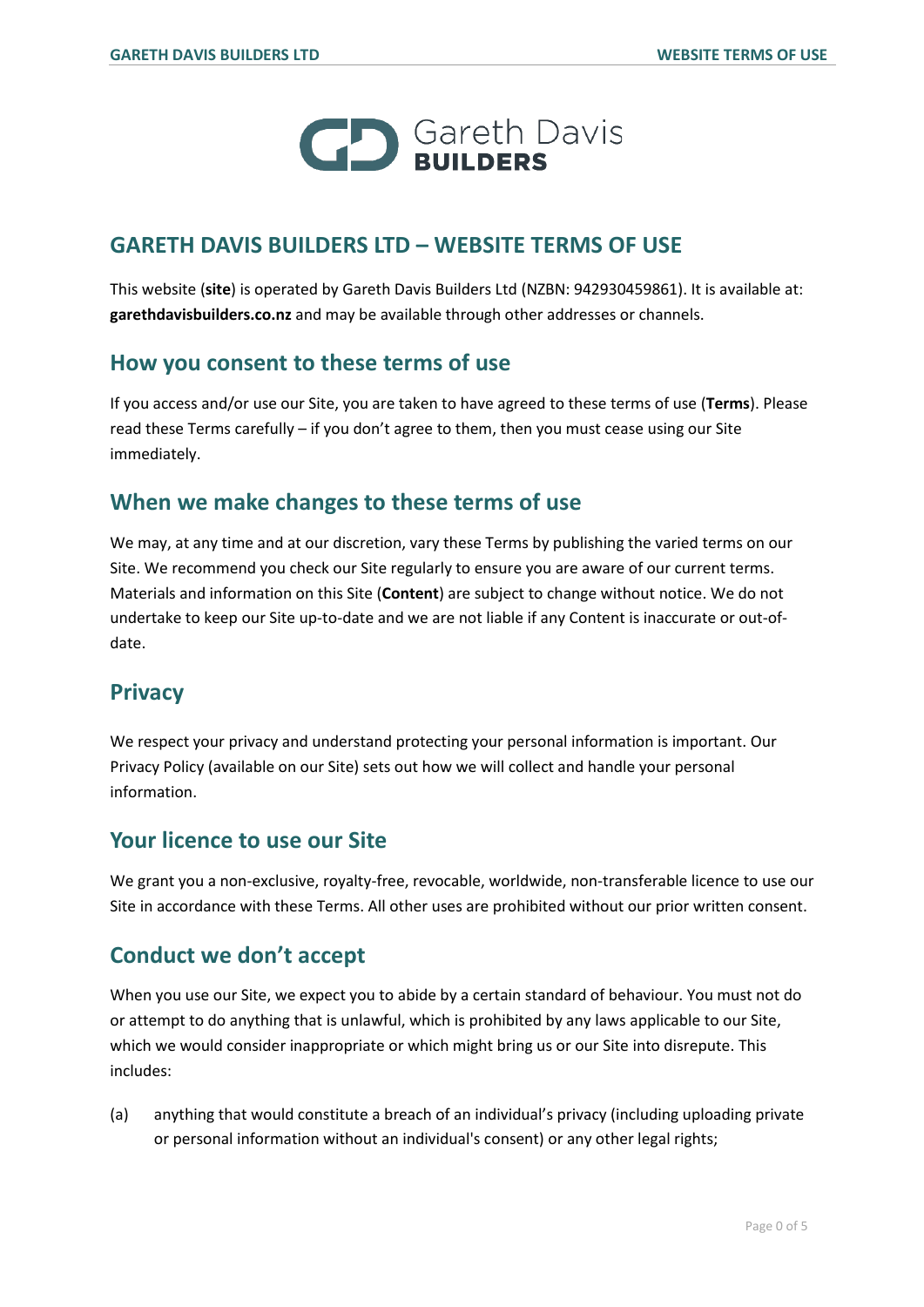- (b) using our Site to defame, harass, threaten, menace or offend any person;
- (c) interfering with any user of our Site;
- (d) tampering with or modifying our Site, knowingly transmitting viruses or other disabling features, or damaging or interfering with our Site, including (without limitation) using trojan horses, viruses or piracy or programming routines that may damage or interfere with our Site;
- (e) using our Site to send unsolicited electronic messages; or
- (f) facilitating or assisting a third party to do any of the above acts.

#### **Competitors are excluded from using our Site**

You are prohibited from using our Site, including our Content, in any way that competes with our business.

## **Our Site is for your personal use only**

We've designed our Site for you to use it personally, and not on a commercial basis. You must not use our Site, or any of our Content, for your commercial purposes, including, for example, to advertise your own business or for any other revenue generation activity.

### **Information**

Please note that our Content is factual information only, is not comprehensive and is for general information purposes only. We use reasonable attempts to ensure the accuracy and completeness of our Content, we provide our Content in good faith, make no representation or warranty in relation to it, and are not liable for any loss arising from reliance on our Content.

## **Intellectual Property rights**

Unless otherwise indicated, we own or licence all rights, title and interest (including intellectual property rights) in our Site, all of our Content and any copyright, registered or unregistered designs, patents or trade mark rights and domain names (**Our Intellectual Property**). Your use of our Site and your use of and access to any Content does not grant or transfer to you any rights, title or interest in relation to Our Intellectual Property. You must not:

- (a) copy or use, in whole or in part, any of Our Intellectual Property;
- (b) reproduce, retransmit, distribute, display, disseminate, sell, publish, broadcast or circulate any of Our Intellectual Property to any third party; or
- (c) breach any intellectual property rights connected with Our Intellectual Property, including (without limitation) altering or modifying any of Our Intellectual Property, causing any of Our Intellectual Property to be framed or embedded in another website or platform, or creating derivative works from Our Intellectual Property.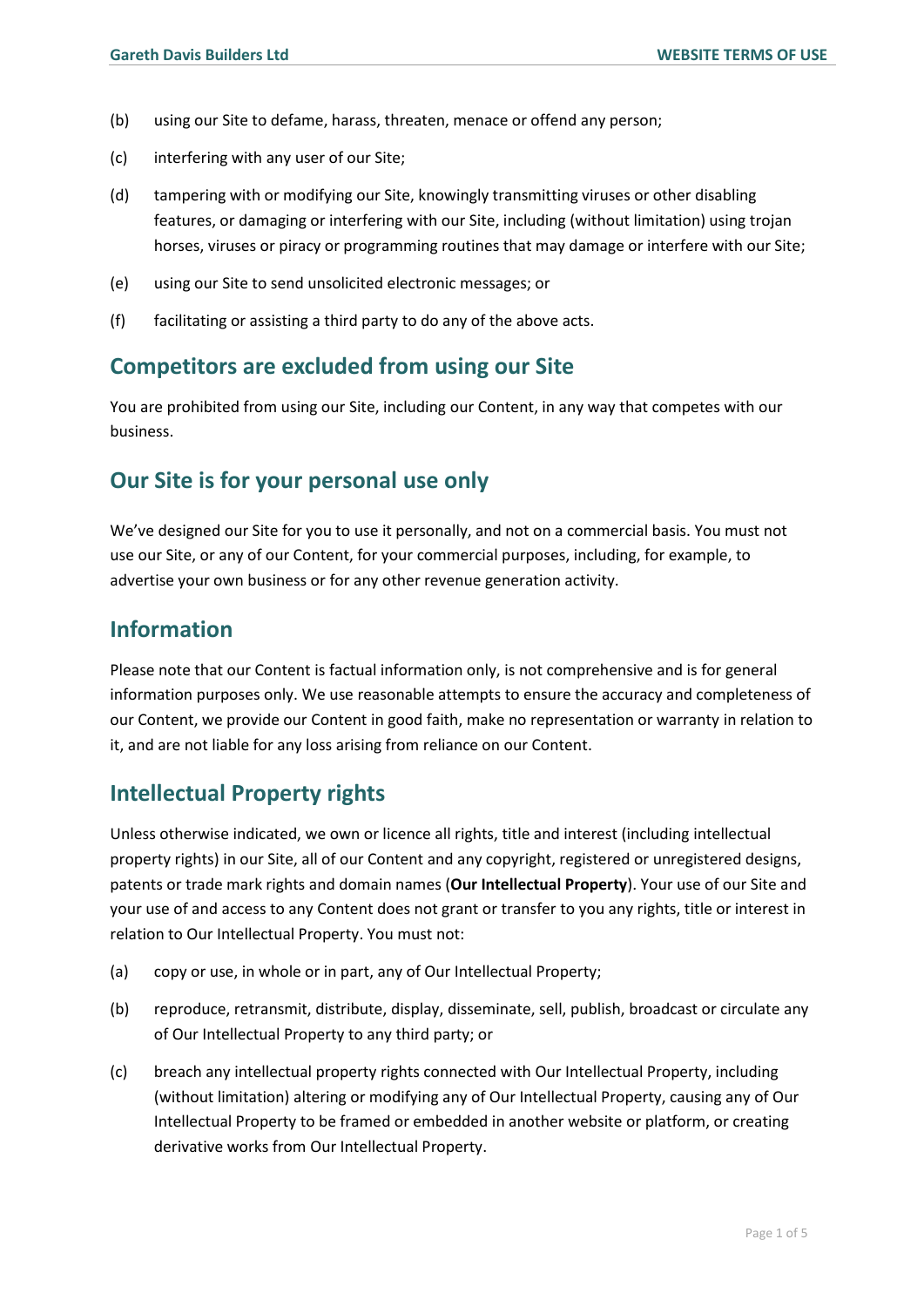## **Content you upload**

We encourage you to interact with our Site! You may be permitted to post, upload, publish, submit or transmit relevant information and content (**User Content**) on our Site. If you make any User Content available on or through our Site, you grant to us a worldwide, irrevocable, perpetual, nonexclusive, transferable, royalty-free licence to use the User Content, with the right to use, view, copy, adapt, modify, distribute, license, transfer, communicate, publicly display, publicly perform, transmit, stream, broadcast, access, or otherwise exploit such User Content on, through or by means of our Site.

You agree that you are solely responsible for all User Content that you make available on or through our Site. You represent and warrant that:

- (a) you are either the sole and exclusive owner of all User Content or you have all rights, licences, consents and releases that are necessary to grant to us the rights in such User Content (as contemplated by these Terms); and
- (b) neither the User Content nor the posting, uploading, publication, submission or transmission of the User Content or our use of the User Content on, through or by means of our Site will infringe, misappropriate or violate a third party's intellectual property rights, or rights of publicity or privacy, or result in the violation of any applicable law or regulation.

We do not endorse or approve, and are not responsible for, any User Content. We may, at any time (at our sole discretion), remove any User Content.

## **Third party sites**

Our Site may contain links to websites operated by third parties. Unless we tell you otherwise, we do not control, endorse or approve, and are not responsible for, the content on those websites. We recommend that you make your own investigations with respect to the suitability of those websites.

## **What happens if we discontinue our Site**

We may, at any time and without notice to you, discontinue our Site, in whole or in part. We may also exclude any person from using our Site, at any time and at our sole discretion. We are not responsible for any Liability you may suffer arising from or in connection with any such discontinuance or exclusion.

## **Warranties and disclaimers**

To the maximum extent permitted by law, we make no representations or warranties about our Site or our Content, including (without limitation) that:

- (a) they are complete, accurate, reliable, up-to-date and suitable for any particular purpose;
- (b) access will be uninterrupted, error-free or free from viruses; or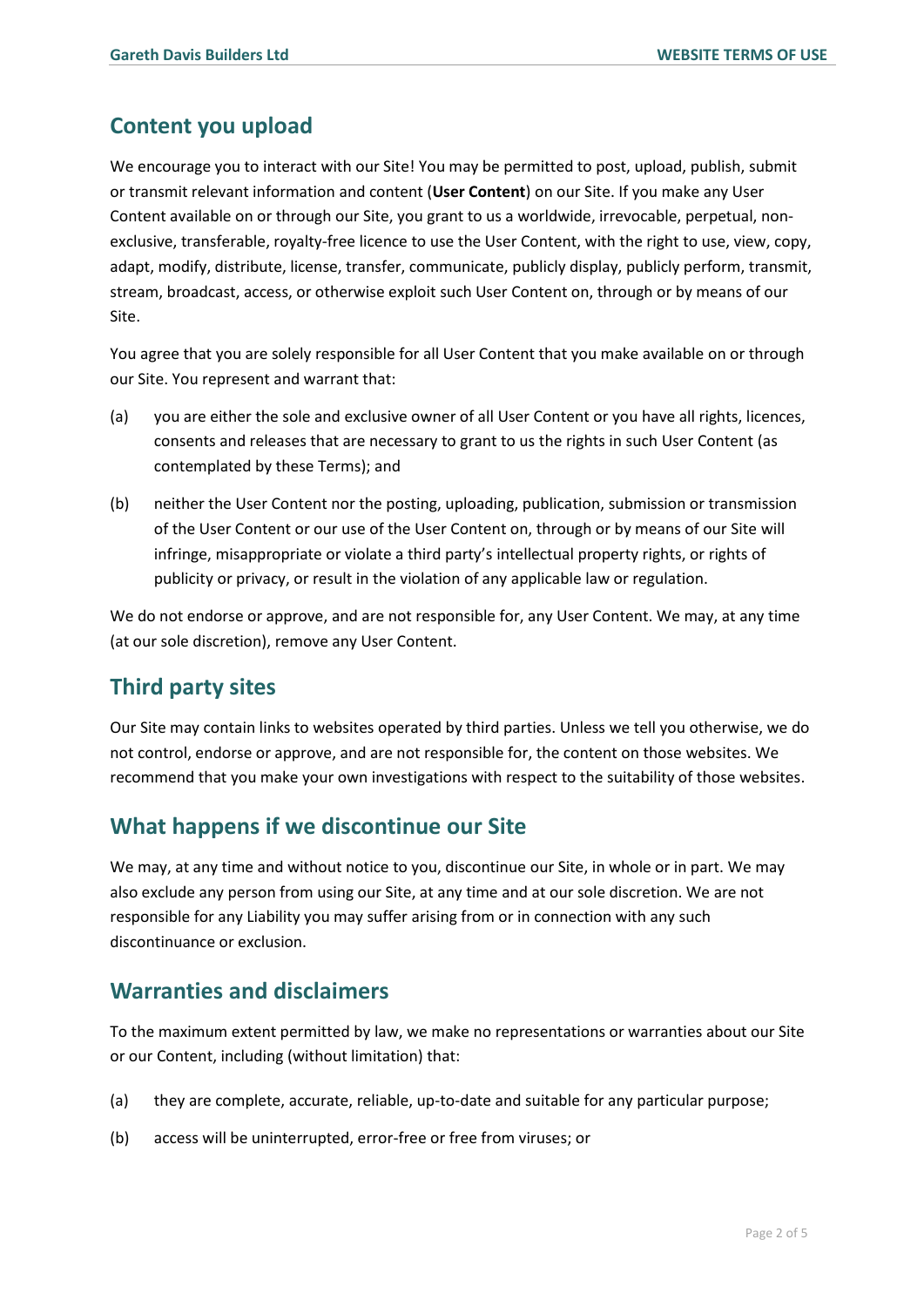#### (c) our Site will be secure.

You read, use and act on our Site and our Content at your own risk.

#### **Our liability is limited**

To the maximum extent permitted by law, we are not responsible for any loss, damage or expense, howsoever arising, whether direct or indirect and/or whether present, unascertained, future or contingent (**Liability**) suffered by you or any third party, arising from or in connection with your use of Our Intellectual Property and/or any inaccessibility of, interruption to or outage of our Site and/or any loss or corruption of data and/or the fact that our Content is incorrect, incomplete or out-ofdate.

#### **Indemnity**

To the maximum extent permitted by law, you must indemnify us, and hold us harmless, against any Liability suffered or incurred by us arising from or in connection with your use of our Site or any breach of these Terms or any applicable laws by you. This indemnity is a continuing obligation, independent from the other obligations under these Terms, and continues after these Terms end. It is not necessary for us to suffer or incur any Liability before enforcing a right of indemnity under these Terms.

#### **Terminating these terms**

These Terms are effective until terminated by us, which we may do at any time and without notice to you. In the event of termination, all restrictions imposed on you by these Terms and limitations of liability set out in these Terms will survive.

#### **Dealing with a problem**

If you would like to give us feedback, please contact us – we appreciate your input. In the event of any dispute arising from, or in connection with, these Terms (**Dispute**), the party claiming there is a Dispute must give written notice to the other party setting out the details of the Dispute and proposing a resolution. Within 7 days after receiving the notice, the parties must, by someone with authority to reach a resolution, meet at least once to attempt to resolve the Dispute or agree on the method of resolving the Dispute by other means, in good faith. All aspects of every such conference, except the fact of the occurrence of the conference, will be privileged. If the parties do not resolve the Dispute, or (if the Dispute is not resolved) agree on an alternate method to resolve the Dispute, within 21 days after receipt of the notice, the Dispute may be referred by either party (by notice in